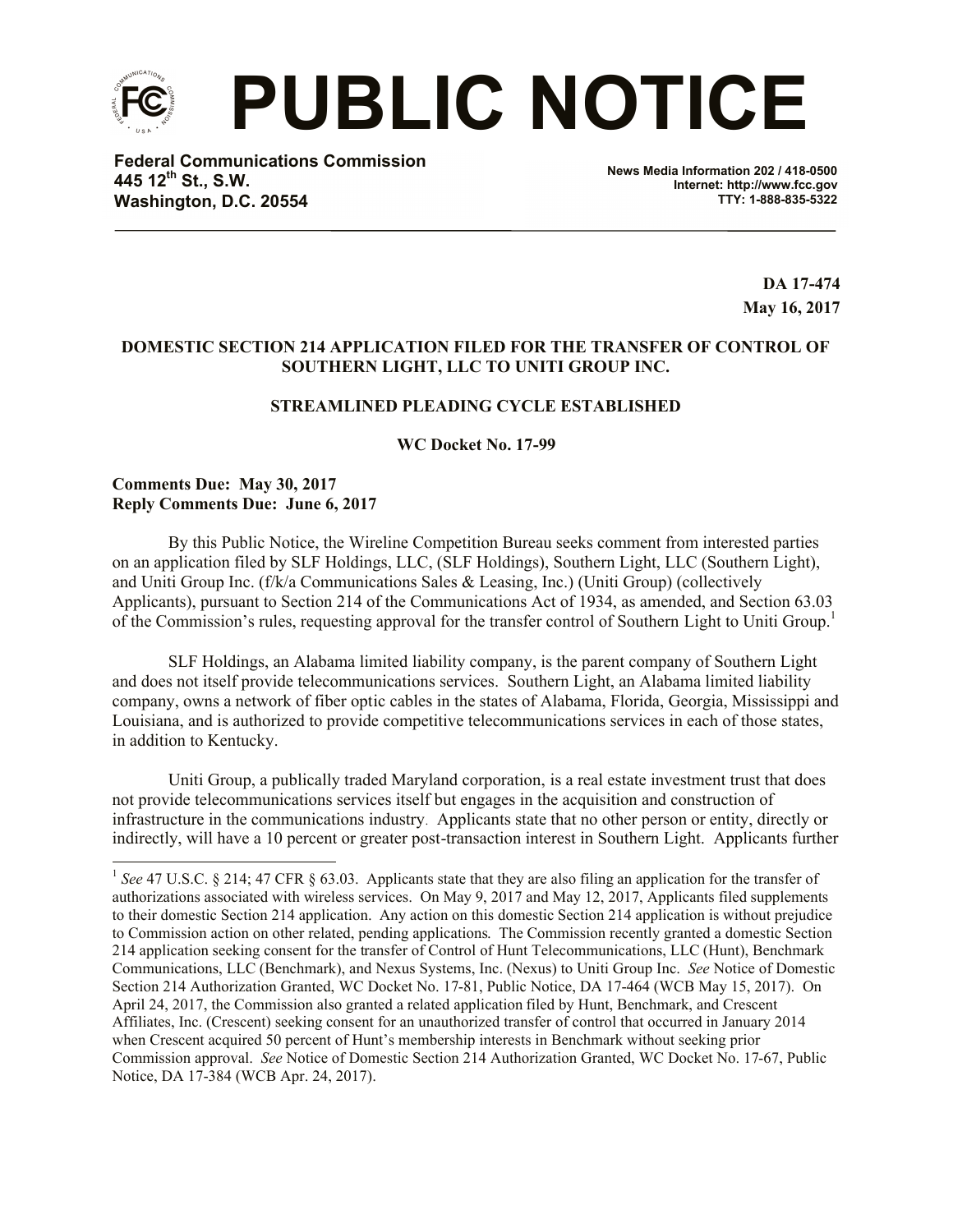state that Uniti Group wholly owns the following entities: Talk America Services, LLC, a Delaware limited liability company that provides competitive telecommunications services in all states and the District of Columbia, except Alaska, California, and Hawaii; Tower Cloud, Inc., a Delaware corporation that provides cellular site backhaul and other telecommunications services in Alabama, Florida, Georgia, North Carolina, and South Carolina; and Uniti Fiber LLC, a Delaware limited liability company providing cellular site backhaul and other services in Ohio and Wisconsin. Uniti Fiber LLC in turn owns PEG Bandwidth and Contact Network, LLC, which provide competitive telecommunications services in multiple states. Applicants contend that Uniti and Southern Light have largely complimentary fiber networks, however, they state that their service areas overlap in some areas of Florida, Louisiana, Mississippi, Alabama, and Georgia. $^2$ 

Pursuant to the terms of the proposed transfer of control, Uniti Group will acquire the membership interests, and therefore indirect control, of Southern Light. Applicants assert that the proposed transaction is entitled to presumptive streamlined treatment under Section  $63.03(b)(2)(i)$  of the Commission's rules and that a grant of the application will serve the public interest, convenience, and necessity.<sup>3</sup>

Domestic Section 214 Application Filed for the Transfer of Control of Southern Light, LLC to Uniti Group Inc., WC Docket No. 17-99 (filed Apr. 13, 2017).

## **GENERAL INFORMATION**

The transfer of control identified herein has been found, upon initial review, to be acceptable for filing as a streamlined application. The Commission reserves the right to return any transfer application if, upon further examination, it is determined to be defective and not in conformance with the Commission's rules and policies. Pursuant to Section 63.03(a) of the Commission's rules, 47 CFR § 63.03(a), interested parties may file comments **on or before May 30, 2017**, and reply comments **on or before June 6, 2017**. Pursuant to Section 63.52 of the Commission's rules, 47 CFR § 63.52, commenters must serve a copy of comments on the Applicants no later than the above comment filing date. Unless otherwise notified by the Commission, the Applicants may transfer control on the 31st day after the date of this notice.

Pursuant to Section 63.03 of the Commission's rules, 47 CFR § 63.03, parties to this proceeding should file any documents using the Commission's Electronic Comment Filing System (ECFS): http://apps.fcc.gov/ecfs/.

#### **In addition, e-mail one copy of each pleading to each of the following:**

- 1) Tracey Wilson, Competition Policy Division, Wireline Competition Bureau, tracey.wilson@fcc.gov;
- 2) Gregory Kwan, Competition Policy Division, Wireline Competition Bureau, gregory.kwan@fcc.gov;

l

<sup>&</sup>lt;sup>2</sup> Applicants assert there is "minimal overlap" in these states between Southern Light, Uniti, and Hunt and provide specific information on such overlaps between these entities in the May 9, 2017 supplement. In their May 12, 2017 supplement, Applicants state that neither Benchmark nor Nexus own any fiber facilities, thus, there are no fiber overlaps between them and Southern Light or Uniti. *See supra* n. 1.

 $3\,47$  CFR § 63.03(b)(2)(i).